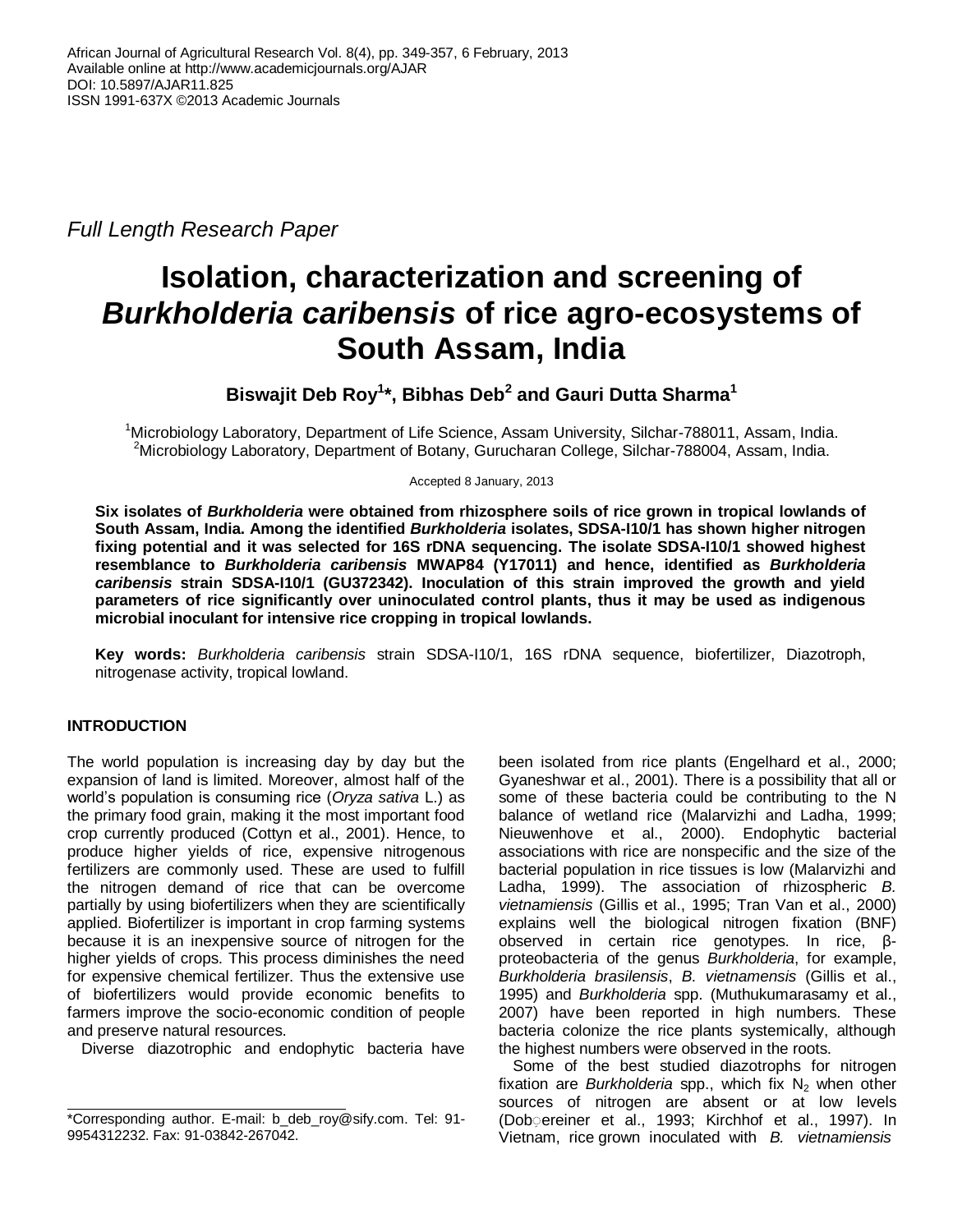increased in yield 13 to 22% (Tran Van et al., 2000). An endophytic *Burkholderia* species isolated from rice plants in Brazil fixed 31% of the total nitrogen captured by the plant and resulted in a 69% increase in the rice biomass (Baldani et al., 2000). A yield increase of 54% was observed for the rice inoculated with *B. brasilensis*  (Guimaraes et al., 2000). Bacteria belonging to the genus *Burkholderia*, which are very common in soil, water and associated with plants (McArthur et al., 1988), have a wide natural diversity, not only in taxonomy, but also in ecological features. In Brazil, *Burkholderia* species associated with rice plants could fix 31% of the total nitrogen captured by the plant (Baldani et al., 2000) and the inoculation of rice with this endophytic *Burkholderia*  species led to a 69% increase in the rice biomass (Baldani et al., 2000). Rice varieties grown in low fertility soil in Vietnam inoculated with the *B. vietnamiensis*  TVV75 strain gave yield increases of 13 to 22% (TranVan et al., 2000). Diazotrophs can affect plant growth directly by the synthesis of phytohormones and vitamins, inhibition of ethylene synthesis, improving nutrient uptake, enhancing stress resistance, solubilization of inorganic phosphate and mineralization of organic phosphate (Baldani et al., 2000). Indirectly, diazotrophs are able to decrease or prevent the deleterious effects of pathogenic microorganisms, mostly through the synthesis of antibiotics and/or fungicidal compounds, through competition for nutrients or by the induction of systemic resistance to pathogens (Baldani et al., 2000). In addition, they can affect the plant indirectly by interacting with other beneficial microorganisms.

In this study, we have isolated a diazotrophic bacterium, *Burkholderia caribensis* strain SDSA-I10/1from the rhizosphere of cultivated rice varieties grown in rainfed acidic lowlands of South Assam, India. The strain was identified using morphological, physiological, biochemical, and 16S rDNA nucleotide sequence analysis. Finally, the bacterial strain was used in plant inoculation experiment to demonstrate the potential to improve the growth performance and grain yield of rice.

### **MATERIALS AND METHODS**

Assam, the eastern most state of the Indian sub-continent, extends from 22.19<sup> $\prime$ </sup> to 28.16<sup> $\prime$ </sup> North latitude and 89.42 $\prime$  to 96.30 $\prime$  East longitude. Southern Assam (Barak Valley) comprising three districts, namely Cachar, Karimganj and Hailakandi, is situated between longitude  $92.15<sup>7</sup>$  and  $93.15<sup>7</sup>$  East and latitude 24.8<sup> $7$ </sup> and  $25.8$ <sup>"</sup> North, covering an area of 6,941.2 sq. km. of land.

The soil samples were collected randomly from 6 locations of South Assam from the rhizosphere of rice growing in acidic lowlands at panicle initiation stage during July, 2009. Three parallel sampling lines were marked out at known distances (depending on the size of the selected rice growing field) from each other in each location. The first line was placed randomly and the others parallel to this line. Each line included four sampling areas (1  $m^2$ ) placed at regular distances from each other. Five rectangular soil cores (5  $\times$  $3.5 \text{ cm}^2$ , 0 to 30 cm deep) were taken from each sampling area

involving rhizospheric zone of growing rice crop. The samples taken from the same line were combined and each pooled soil sample, henceforward consisting of 20 cores. The soil samples were placed in sterilized plastic bags, transferred to the laboratory within one day and stored at 4°C prior to isolation. Sterile gloves were used in the soil sampling, working tools were sterilized with ethanol and flamed, and further procedures were performed as aseptically as possible.

Shade-dried, ground and sieved rhizosphere soil samples (1 g) were used for tenfold serial dilution. 10 g soil from each sample was aseptically weighed and transferred to an Erlenmeyer flask with 90 ml sterilized distilled water, and were shaken for 30 min at about 150 rpm. Immediately after shaking, a series of tenfold dilutions of the suspension was made for each sample by pipetting 1 ml aliquot into 9 ml sterilized distilled water. Appropriate serial dilution (10 $6$ ) of rhizosphere soil samples was inoculated was inoculated (1 ml) aseptically onto petriplates containing 20 ml melted agar medium at 30°C in triplicate for 5 to 7 days (Burbage and Sasserl, 1982). Quantitative enumeration of the strains from all three pooled soil samples of each location (n=3) was carried out by dilution plate count method in solid N-free modified PCAT medium (specific for isolation of *Burkholderia* sp.) without tryptamine (Estrada-de-los Santos et al., 2001). Colonies growing on the dishes were counted after incubation. Data from each of the three replicates were averaged for a location and expressed as cfu (colony forming units) per g of soil.

The sub-surface pellicles or the turbidity of the entire modified PCAT medium were considered presumptively positive for growth of *Burkholderia* strains. The pellicles/growth was sub-cultured in the same medium for acetylene reduction assay. This assay was carried out by injecting 10% (v/v) acetylene in the head space above the medium and incubated for 1 h (Hardy et al., 1973). Ethylene production was measured using a Systronics Gas Chromatograph with a Poropak Q column and a flame ionization detector connected to a chromatography data computer system. Nitrogenase positive pellicles were sub-cultured in fresh semisolid media and streaked onto solid plates supplemented with yeast extract (100 mg  $L^{-1}$ ), incubated at 30°C for 5 days.

Colonies were further analysed for taxonomic identity. Identification of *Burkolderia* isolates was done by (a) cultural, (b) morphological, (c) biochemical and physiological study following Bergey's manual of determinative bacteriology (Hensyl, 1994). The isolates were studied following the methods of Cerney (1993) including morphological and physiological features. The physiological and biochemical activities of the isolates were tested through the methods as demonstrated by Collee and Miles (1989).

Genomic DNA was isolated by the method of Ausubel et al. (1987), except that the lysate was extracted twice with chloroform to remove residual phenol. The 16S rDNA gene was amplified using degenerative primers according to the direct sequencing method (Hiraishi, 1992). The 16S rDNA sequence of the isolate SDSA-I10/1 as determined in this work was edited manually and aligned with a selection of 16S rDNA sequences from members of the alpha, beta and gamma subclasses of the Proteobacteria. These were retrieved from the sequence collection of the Ribosomal Database Project (Maidak et al., 1996) and from GenBank. Non-resolved positions and gaps were removed prior to the phylogenetic analysis. The sequence was aligned using Clustal V software and homologies of sequences were determined using the basic alignment search BLAST against the NCBI database. Distance matrix was corrected for multiple base changes at single locations by the method of Jukes and Cantor (1969). Phylogenetic tree was constructed from evolutionary distance matrix by the neighbour-joining method of Saitou and Nei (1987) using NEIGHBOR**,** contained in the Phylogenetic Inference Package, PHYLIP 3.51 (Felsenstein, 1978). The phylogenetic tree was constructed using the 10 nearest neighbours and as well as other species available in the database. The analysis of distance matrix, similarity matrix and phylogenetic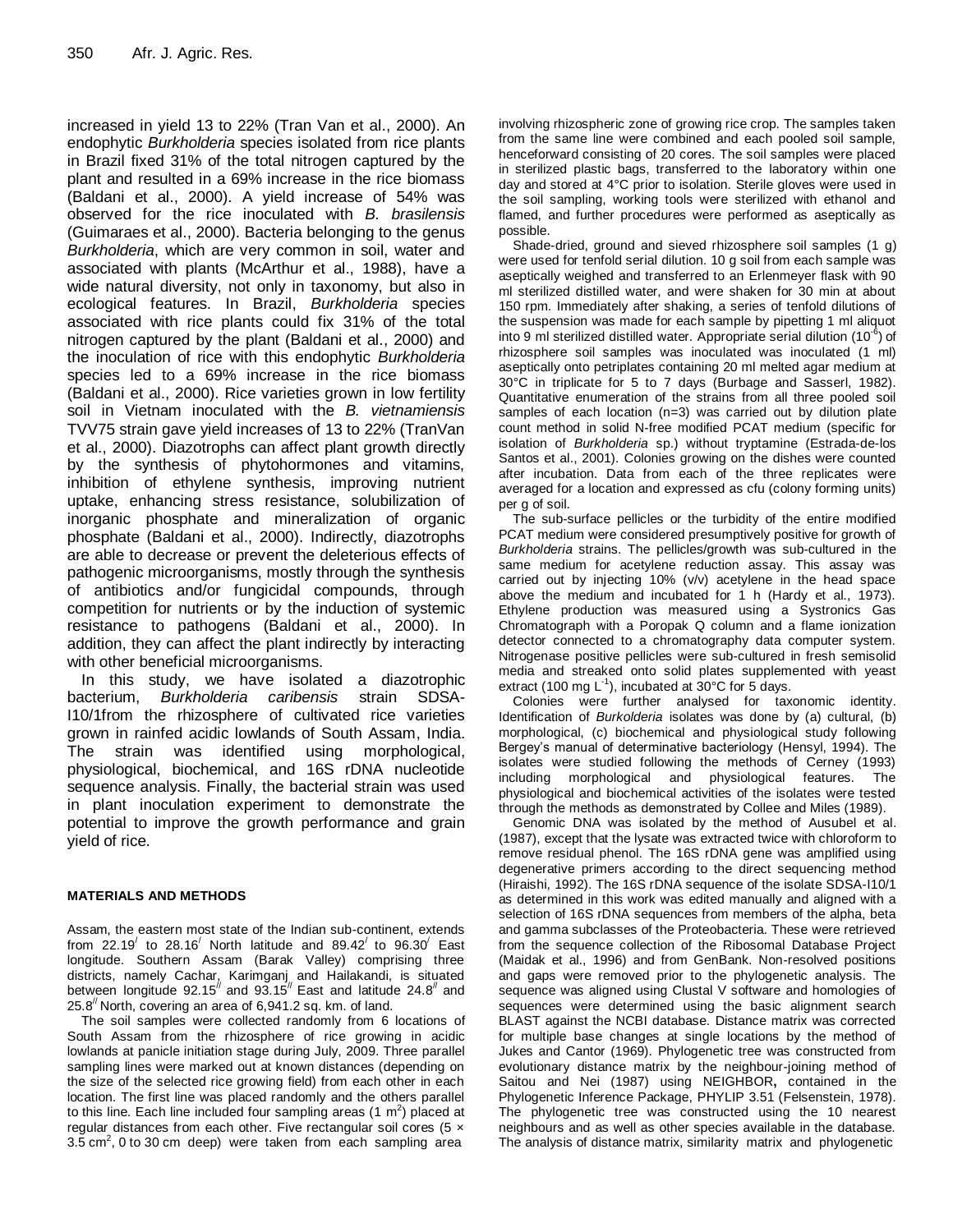tree was done using the neighbor program included in Joe Felsenstein's [Phylip 3.51c](http://rdp8.cme.msu.edu/cgis/phylip.cgi?mode=Help#phyref) distribution. Parsimony analysis was performed by using DNAPARS**.** The results obtained by both NEIGHBOR and DNAPARS were subjected to bootstrap analysis by using SEQBOOT in sets of 1000 resamplings. The hierarchy view and the sequence were done using RDP release 10 (ribosomal database release 10 software).

A field experiment was set-up at Kalinjar (24°92′ N, 92°24′ E and 71 m above mean sea level) located 6 km away from Silchar, Assam, India. The field was not cultivated in the last year prior to this experiment. Climate of the region is sub-tropical humid and receives mean annual rainfall 2,431 mm and average rainy days 167 per annum. Total bright sunshine hour (BSSH) is 2,029 h against maximum possible BSSH of 4,242 h per year. Mean relative humidity is 82%. During experimental period in 2009, the mean maximum and minimum temperatures recorded during sali rice (winter, August to November) were 32.6 and 22.3°C, respectively. The length of crop growing period is >200 days in a year in this rice agro-ecological zone of Assam.

The experimental field was divided into two blocks (one for *Burkholderia* treatment and one for control). Within each block, five plots were the replicates, each with an area of  $4 \times 5$  m<sup>2</sup>. Each block was laterally isolated by polythene sheets embedded into the soil to a depth of 30 cm. The experiment was arranged as completely randomized block design.

The initial soil characteristics of the experimental field were determined. The clay loam inceptisol had the following properties: sand 36%, silt 14%, clay 49%, pH (1:2, soil/water) 4.90, total organic C 0.38%, total N 32.5 kg ha<sup>-1</sup>, total P 27.4 kg ha<sup>-1</sup>, total K 35.7 kg ha−1, organic matter 0.48%, and electrical conductivity 0.94 dsm-1 . The soil of the experimental plot was analyzed as per the standard methods of Jackson (1973).

The plant inoculation experiment was undertaken in sali (winter) cropping season (August to December) and the crop was successfully harvested. Three rice seedlings together (25 days old) were transplanted in the puddled plots at spacing 30×10 cm (between rows  $\times$  between plants). The two treatments were: *Burkholderia caribensis* or  $T_1$  and control or  $T_2$ . The standard inoculum of the strain was prepared by growing the bacteria in 250 ml glucose-peptone broth for 72 h at  $28 \pm 2^{\circ}$ C on a shaker. The cells in active growth stage were harvested by centrifugation at 8000 rpm for 10 min and resuspended the pellet in sterile distilled water to attain a concentration of  $10^8$  cfu ml<sup>-1</sup>. Then sterilized charcoal powder was mixed with the aqueous suspension of the diazotroph strain as described by Thakuria et al. (2004) to prepare carrier based inoculant. Plant infection of the strain was done by seedling root dip method. For this purpose, an aqueous slurry of charcoal powder based inoculants of the strain was made in shallow plastic tubs. Twenty five day old seedlings of rice were uprooted carefully and the root portions of the uprooted seedlings were dipped into the aqueous slurry for 12 h to ensure maximum contact of the strain on the root surface. The seedlings treated with aqueous slurry of sterilized charcoal powder but devoid of the *Burkholderia* strain were used as a control. Five replicates were maintained for each treatment. The cfu count of the biofertilizer strain was 10<sup>8</sup> colony forming units (cfu) g<sup>-1</sup> charcoal. The charcoal based inoculants were applied (at 4 kg ha<sup>-1</sup>) to rice seedlings by root-dip technique.

At the harvesting stage, the plants were uprooted with intact roots, washed thoroughly to remove the adhered soil and taken for analysis of growth and yield parameters. Plant height (cm plant<sup>-1</sup>), shoot length (cm plant<sup>-1</sup>) and root length (cm plant<sup>-1</sup>) were measured: the average height of five randomly chosen plants from each plot was measured from ground level to the panicle tip. Number of tillers/plant was counted in five randomly chosen plants (average) in each plot. The fresh weight (g plant<sup>-1</sup>) and 100-grain weight (g plant<sup>-1</sup>) were analysed from five randomly taken samples of each plot. Plant dry weight (g plant<sup>-1</sup>) was recorded after drying

In an oven for 1 day at 70°C.

The N-content of shoot was estimated by micro-kjeldahl method (Fallik et al., 1988) and the chlorophyll content of leaves was estimated by Arnon method (1949). Protein content of grains was determined by Lowry's et al. (1951) method. Nitrate reductase (NR) activity was assayed by soaking the roots in  $KNO<sub>3</sub>$  solution for 48 h. NR was recorded as reduction of  $KNO<sub>3</sub>$  to  $KNO<sub>2</sub>$  per hour of reaction at 30°C in terms of concentration ( $\mu$ M NO<sub>2</sub> h<sup>-1</sup>g<sup>-1</sup> fresh wt.) of the latter (Hewitt and Nicholas, 1964).

Summary statistics were used to obtain the mean, standard error and percent increase over control (Snedecor and Cochran, 1967). The least significant difference (LSD) was calculated following the method of Misra and Misra (1983). The nucleotide sequence of the 16S rDNA gene of the strain SDSA-I10/1 investigated in this experiment was deposited in the NCBI GenBank through the GenBank submission tool BankIt [\(http://www.ncbi.nlm.nih.gov\)](http://www.ncbi.nlm.nih.gov/) under accession number GU372342.

### **RESULTS**

Altogether, six isolates of indigenous *Burkholderia* sp. were obtained from the acidic rice rhizosphere soils of South Assam, India. The data in Table 1 show the cfu count of *Burkholderia* isolates in rice rhizosphere soils at panicle initiation stage in the six locations of South Assam. The isolates of *Burkholderia* showed the highest cfu count in the rhizosphere of acidic submerged rice fields of Cachar district. The isolate SDSA-I10/1 showed highest cell count in the rice fields of Cachar district. The cell count of the isolate SDSA-I10/4 was higher in the lowland rice fields of Karimganj district and that of the isolate SDSA-I10/5 was higher in the lowland rice agroecosystems of Hailakandi district. The population of the isolates differed significantly not only between the locations but between the different isolates as well. On an average, SDSA-I10/1 population was highest followed by SDSA-I10/4 and SDSA-I10/5 which are the dominant *Burkholderia* strains in the rice rhizosphere soils of South Assam*.*

The pure cultures of the isolates of *Burkholderia* were tested for the ability to fix atmospheric  $N_2$  by acetylene reduction technique. The greater the activity of nitrogenase enzyme the greater is the ability of atmospheric  $N_2$ -fixation. The maximum nitrogenase activity was observed in SDSA-I10/1 culture (402.3 nM  $C_2H_4$  hr<sup>-1</sup>ml<sup>-1</sup> culture). Other isolates also showed good  $N_2$ -fixation ability as characterized by ARA activity > 300  $n\overline{M} C_2H_4 h^{-1}mI^{-1}$  culture (Table 2).

*Burkholderia* isolates have been identified as per following characteristics: round, entire, convex or raised, smooth, opaque, orange or brown colony, cell rod or oval shaped and occur singly or in pairs, gram negative, cyst and extra-cellular PHB granules present, catalase positive, non sporulating, motile, aerobic or occasional anaerobic, optimum growth temperature 25 to 30°C, pH 3.0 to 5.7, growth at maximum 2.5% NaCl, hydrolyzed urea and nitrate, fermentative, oxidase positive, and acid production from dextrose, galactose, inositol, arabinose, mannitol and sucrose. According to Bargey's Manual of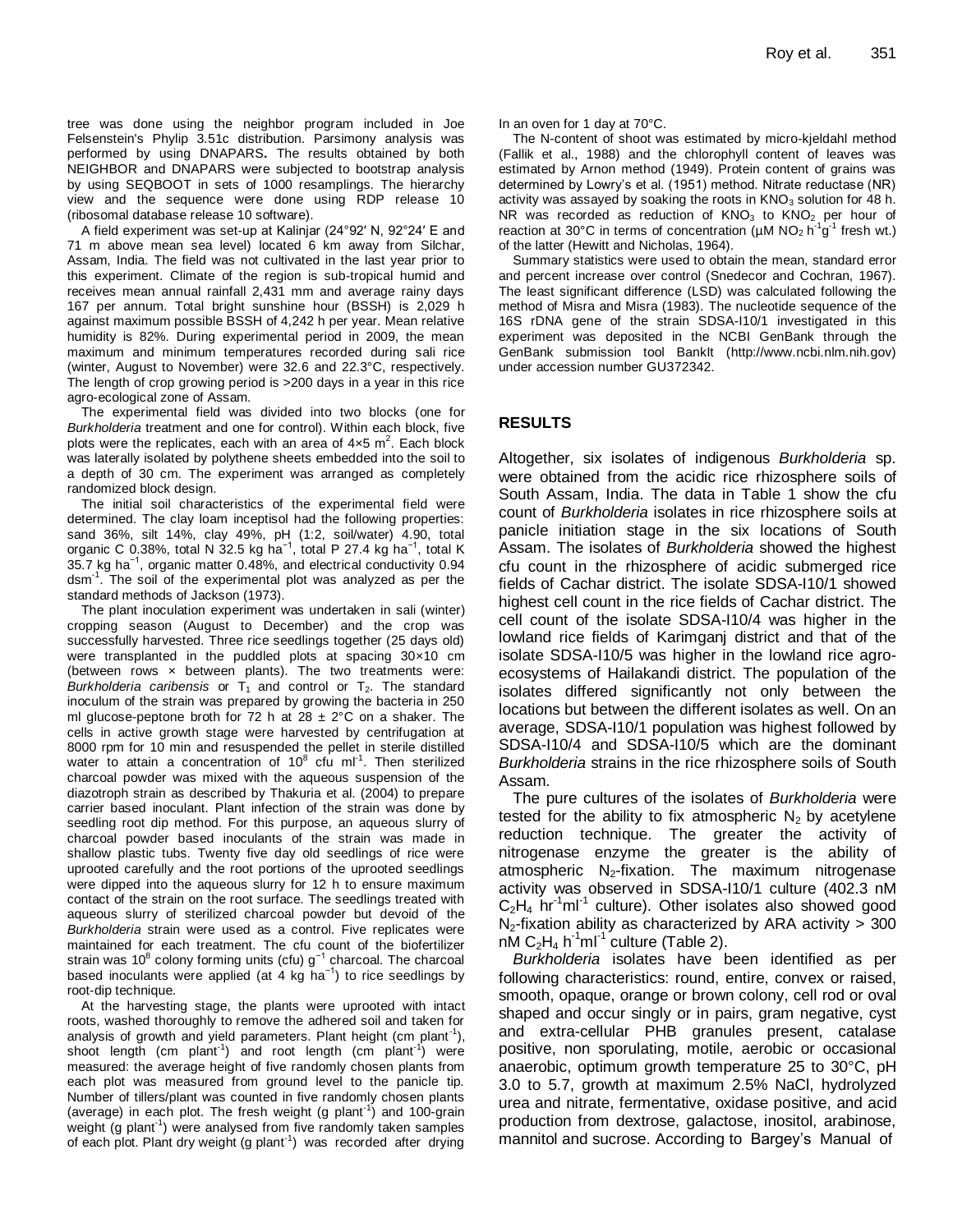| <b>District</b> | Location    | <b>Isolate</b> | <b>Rice variety</b> | *cfu g <sup>-1</sup> dry soil (x 10 <sup>6</sup> ) |
|-----------------|-------------|----------------|---------------------|----------------------------------------------------|
|                 | Salchapra   | SDSA-110/1     | Ranjit              | $51 \pm 4.32$                                      |
| Cachar          | Narsingpur  | SDSA-110/2     | <b>Bahadur</b>      | $28 \pm 3.1$                                       |
|                 | Kaliganj    | SDSA-110/3     | Mahsuri             | $21 \pm 1.32$                                      |
| Karimganj       | Patharkandi | SDSA-110/4     | Ranjit              | $47 \pm 2.82$                                      |
|                 | Lalabazar   | SDSA-110/5     | Ranjit              | $43 \pm 1.75$                                      |
| Hailakandi      | Panchgram   | SDSA-110/6     | Ranjit              | $17 \pm 1.25$                                      |

**Table 1.** Quantitative enumeration of *Burkholderia* isolates in the rhizosphere of cultivated rice varieties at panicle initiation stage grown under acidic lowland ecosystems.

 $\pm$  SE,  $*$  cfu g<sup>-1</sup> dry soil is the average of all the locations of the district which was again average of the three pooled soil samples of each location in the district.

| <b>Isolate/Strain</b>       | *Nitrogenase activity (nM C <sub>2</sub> H <sub>2</sub> h <sup>-1</sup> mI <sup>-1</sup> culture) |
|-----------------------------|---------------------------------------------------------------------------------------------------|
| SDSA-110/1                  | 402.3                                                                                             |
| SDSA-110/2                  | 352.4                                                                                             |
| SDSA-110/3                  | 371.7                                                                                             |
| SDSA-110/4                  | 312.4                                                                                             |
| SDSA-110/5                  | 302.1                                                                                             |
| SDSA-110/6                  | 338.5                                                                                             |
| LSD at 5% significant level | 12.25                                                                                             |

**Table 2.** Estimation of N2-fixing potential (nitrogenase activity) of *Burkholderia caribensis* isolates by ARA.

\*Nitrogenase activity is the average of three replicates.

Systemic Bacteriology, the biochemical and carbohydrate fermentation tests indicated that the characters represented by the isolates were similar to *Burkholderia*  spp. (Table 3).

Out of six isolates, the one showing higher  $N_2$ -fixation rate (SDSA-I10/1) as envisaged by its higher nitrogenase activity was analyzed for 16S rDNA gene sequence due to feasibility of experimentation. The sequence of the 16S rDNA gene of the isolate investigated in this work has been deposited in GenBank as described in the methods section. The 16S rDNA gene sequence of the isolate SDSA-I10/1 showed close resemblance to *B. caribensis*; MWAP84; Y17011 and *B. caryophylli* (Figure 1). The length of 16S rDNA sequence was approximately 1119bp and showed a high similarity to *B. caribensis* (99.3%) MWAP84 (Y17011). The phylogenetic analysis of the isolate and the type strain of the genus *Burkholderia*, formed one compact cluster with *B. caribensis* str. MWAP84, str. TFD2, *B. caribensis* str. MWAP64, *B. caribensis* str. MWAP71, and *B. caryophylli* str. MCII-8 (Figure 1). 16S rDNA sequence analysis confirmed that this isolate had a 99.3% sequence similarity with *B. caribensis* MWAP84 (Y17011).

The isolate SDSA-110/1 has showed highest  $N<sub>2</sub>$ -fixing ability in comparison to other isolates of *Burkholderia* and strain identification of this isolate was carried out on the basis of morphological, physiological, and biochemical study coupled with 16S rDNA gene sequencing. Therefore, this strain was selected for bioinoculation experiment. Since rice is mostly grown in sali (winter) crop during August to December under acidic rainfed lowland ecosystems of South Assam, the bioinoculation effect of this strain in  $N_2$ -assimilation of rice was observed on winter cropping season. The popular variety of winter rice in South Assam is *cv*. Ranjit which was selected for bioinoculation experiment.

The data in Table 4 revealed that treatment with the *Burkholderia* strain SDSA-I10/1 significantly increased the growth and yield of rice over untreated control plants in winter season. Almost 13% increase in plant height over uninoculated control was recorded. The shoot length of plants was improved by 6% following inoculation with SDSA-10/1 strain. Root length of rice was improved by 18%. Number of tillers was increased by 29%, fresh and dry biomass by 17% and 34% respectively, and weight of grains by 28% followed by inoculation of winter rice *cv.* Ranjit with *Burkholderia caribensis* strain SDSA-I10/1 in acidic flooded lowlands of South Assam. Inoculation of *B. caribensis* treatment resulted in maximum increase in weight of grains in autumn season among all the treatments.

38% increase in the plant chlorophyll<sub>a</sub> content was reported at the harvesting stage of winter rice. The nitrogen content of shoot was improved by 31% following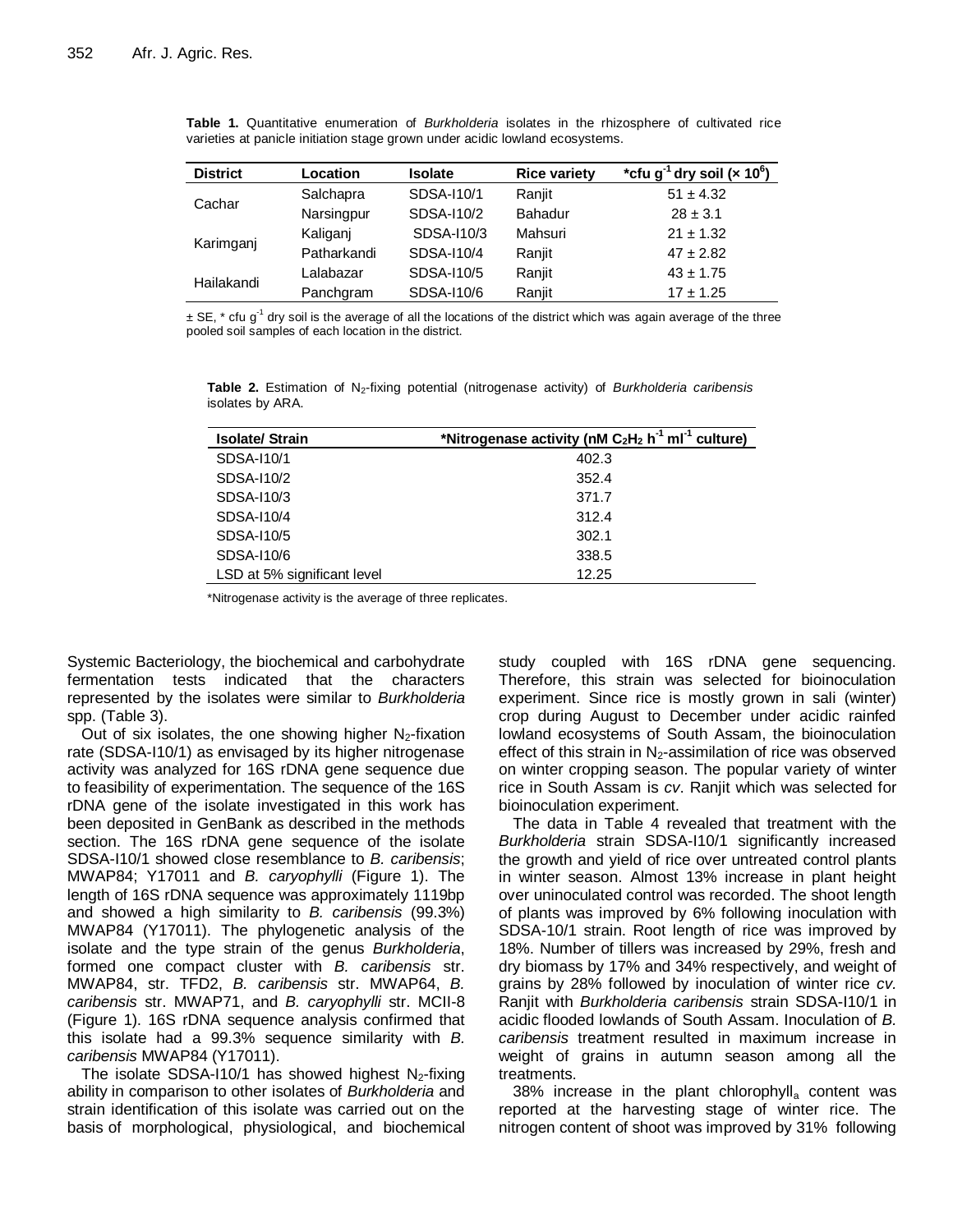| <b>Tests</b>                          | <b>Isolates</b>          |                   |                   |                   |                   |                   |  |
|---------------------------------------|--------------------------|-------------------|-------------------|-------------------|-------------------|-------------------|--|
|                                       | <b>SDSA-I10/1</b>        | <b>SDSA-I10/2</b> | <b>SDSA-I10/3</b> | <b>SDSA-I10/4</b> | <b>SDSA-I10/5</b> | <b>SDSA-I10/6</b> |  |
|                                       | Round, entire,           | Round, entire     | Round, entire     | Round, entire     | Round, entire,    | Round, irregular  |  |
| Colony morphology                     | highly raised,           | convex,           | raised,           | highly raised,    | convex.           | Convex, opaque,   |  |
|                                       | opaque, orange           | opaque,           | opaque            | colourless,       | colourless        | light brown       |  |
|                                       | colony                   | colony            | orange colony     | colony            | colony            | colony            |  |
| Cell shape                            | Oval rod                 | Oval              | Oval rod          | Rod               | Rod               | Spherical         |  |
| Arrangement                           | Single                   | Single            | Paired            | Single            | Single            | Single            |  |
| Gram's reaction                       |                          |                   |                   |                   |                   |                   |  |
| Motility                              | $\ddot{}$                | $+$               | $+$               | $+$               | $\ddot{}$         | $+$               |  |
| Spore                                 | Absent                   | Absent            | Absent            | Absent            | Absent            | Absent            |  |
| PHB granule                           | Present                  | Present           | Absent            | Present           | Present           | Present           |  |
| Cyst                                  | Present                  | Present           | Present           | Present           | Present           | Absent            |  |
| Optimum<br>growth<br>temperature (°C) | 25-30°C                  | 25-30°C           | 25-30°C           | 25-30°C           | 25-35°C           | 25-30°C           |  |
| Optimum pH                            | $3.0 - 5.7$              | $3.5 - 5.7$       | $3.0 - 6.4$       | $3.5 - 5.7$       | $4.0 - 5.7$       | $4.0 - 5.7$       |  |
| Anaerobic growth                      | ±.                       | $\pm$             | ±                 | $\pm$             | $\pm$             | ±.                |  |
| NaCl tolerance (%)                    | 2.5                      | 2.5               | 2.5               | 2.5               | 2.5               | 2.5               |  |
| Gas production from<br>glucose        | ÷,                       | $\blacksquare$    | $\blacksquare$    | $\blacksquare$    | $\ddot{}$         | $\blacksquare$    |  |
| Urea hydrolysis                       | 土                        | 土                 | 土                 | ±.                | ±                 | Ŧ.                |  |
| Starch hydrolysis                     |                          |                   |                   | ٠                 |                   |                   |  |
| Nitrate reduction                     | 土                        | 土                 | ±.                | ±.                | Ŧ                 | Ŧ.                |  |
| Catalase                              | +                        | +                 | $\ddot{}$         | $\ddot{}$         | $\ddot{}$         | $+$               |  |
| O/F test                              | F                        | F                 | F                 | F                 | F                 | F                 |  |
| Cytochrome oxidase                    | Ŧ                        | Ŧ                 | ±.                | Ŧ                 | Ŧ                 | ±.                |  |
| $H2S$ production                      |                          |                   |                   |                   |                   |                   |  |
| Methyl red test                       |                          |                   |                   |                   |                   |                   |  |
| Voges Proskauer test                  |                          |                   |                   |                   |                   |                   |  |
| Fructose                              |                          |                   |                   |                   |                   |                   |  |
| Galactose                             | +                        | +                 | $\ddot{}$         | $\ddot{}$         | $\ddot{}$         | +                 |  |
| Inositol                              | +                        | +                 | $\ddot{}$         | $\ddot{}$         | $\ddot{}$         | +                 |  |
| Dextrose                              | +                        |                   | $\ddot{}$         | $\ddot{}$         | +                 | +                 |  |
| Cellobiose                            |                          |                   |                   |                   |                   |                   |  |
| Arabinose                             | $\ddag$                  | $\ddag$           | $\ddot{}$         | $\ddot{}$         |                   | +                 |  |
| Mannitol                              | +                        | +                 | $\ddot{}$         | $\ddot{}$         | +                 | +                 |  |
| Sorbitol                              |                          |                   |                   |                   |                   |                   |  |
| Sucrose                               | ±                        | 土                 | ±                 | ±                 | ±                 |                   |  |
| Xylose                                | $\overline{\phantom{a}}$ | $\blacksquare$    | $\overline{a}$    | $\sim$            |                   |                   |  |

**Table 3**. Morphological, physiological and biochemical characteristics of Burkholderia isolates.

+, Tests positive; ±, tests variable; -, tests negative.

inoculation with *B. carinbensis* strain SDSA-I10/1. The protein content of grains was also increased over the uninoculated plants. 25% increase in protein content of matured grains was observed in the plant inoculation test. The NR activity of rice roots was improved by 16% over uninoculated control in winter crop (Table 5).

# **DISCUSSION**

Six isolates of N2-fixing heterotrophic *Burkholderia* sp.

were observed in the rhizosphere region of cultivated rice varieties grown in the tropical rainfed lowlands of South Assam, India. The occurrence of N<sub>2</sub>-fixing *B. caribensis* strain in the root region of rice grown in acidic rainfed submerged lowlands of South Assam, India is reported for the first time in this present investigation. Enumeration, isolation and identification of diazotrophs from rhizosphere soil of Korean rice varieties revealed three groups of  $N_2$ -fixing bacteria belonging to the genera *Azospirillum*, *Burkholderia* and *Gluconacetobacter* (Kang, 2006). Agronomically important paddy rice varieties in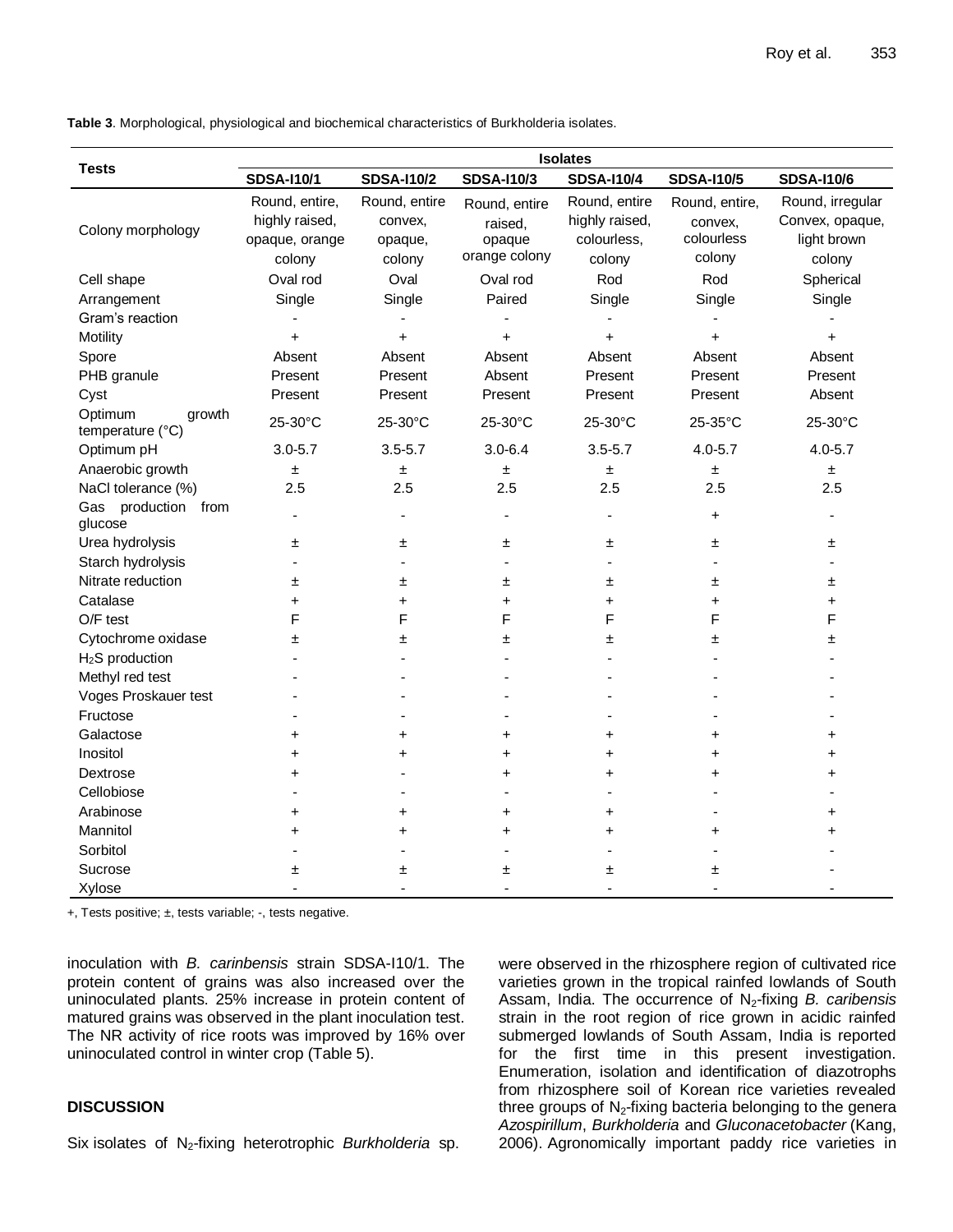

**Figure 1.** Phylogenetic tree based on 16S rDNA gene sequence comparison showing the position of *B. caribensis* strain SDSA-I10/1 (VII101\_PEZ016\_FP.fasta) and other related strains of the family Burkholderiaceae.

**Table 4.** Effect of *B. caribensis* strain SDSA-I10/1 on the growth and yield of winter (sali) rice cv. Ranjit in the absence chemical fertilizers.

| <b>Treatment</b>               | <b>Plant</b><br>height<br>(c <sub>m</sub> ) | <b>Shoot</b><br>length<br>(cm) | Root<br>length<br>(cm) | No. of<br>tillers/<br>plant | <b>Plant fresh</b><br>weight (g) | <b>Weight of</b><br>100 grains/<br>plant (g) | Drv/<br><b>biomass</b><br>plant (g) |
|--------------------------------|---------------------------------------------|--------------------------------|------------------------|-----------------------------|----------------------------------|----------------------------------------------|-------------------------------------|
| B. caribensis, SDSA-110/1 (T1) | 125.3(113)                                  | 100.3 (106)                    | 25.0(118)              | 17.3 (129)                  | 137.3 (117)                      | 2.66(128)                                    | 44.05 (134)                         |
| Control (T2)                   | 110.4 (100)                                 | 94.2 (100)                     | 16.2 (100)             | 13.4 (100)                  | 117.1 (100)                      | 2.08(100)                                    | 32.82 (100)                         |
| $LSD (P=0.05)$                 | 9.45                                        | 7.13                           | 4.47                   | 2.99                        | 7.22                             | 0.43                                         | 3.77                                |

\*Each variable is the average of five replicates; figures in bracket indicate percent increase over control; LSD (P<0.05) = Least significant difference at 5% level of significance.

**Table 5.** Effect of *B. caribensis* strain SDSA-I10/1 on the biochemical parameters of winter (sali) rice cv. Ranjit in absence of chemical fertilizers.

| <b>Treatment</b>              | Chlorophylla<br>content of leaves<br>$(mg g-1$ fr wt.) | Nitrogen content<br>of shoot<br>$(mg g-1$ dry wt.) | <b>Protein content</b><br>of root grains (%) | Nitrate reductase<br>activity<br>(µM NO <sub>2</sub> h <sup>-1</sup> g <sup>-1</sup> fr wt.) |
|-------------------------------|--------------------------------------------------------|----------------------------------------------------|----------------------------------------------|----------------------------------------------------------------------------------------------|
| B. caribensis, SDSA-I10/1(T1) | 1.08(138)                                              | 0.59(131)                                          | 9.73(125)                                    | 9.78(116)                                                                                    |
| Control (T2)                  | 0.78(100)                                              | 0.45(100)                                          | 7.80 (100)                                   | 8.42 (100)                                                                                   |
| $LSD (P=0.05)$                | 0.06                                                   | 0.05                                               | 0.28                                         | 1.08                                                                                         |

\*Each variable is the average of five replicates; figures in bracket indicate percent increase over control; LSD (P<0.05) =Least significant difference at 5% level of significance.

Korea harbour different diazotrophic isolates such as *Azospirillum* spp., *Herbaspirillum* spp., *Burkholderia* spp. and *Gluconacetobacter* spp. (Kang, 2006). The identification experiments revealed the association of  $N<sub>2</sub>$ fixing *Herbaspirillum* spp., *Gluconacetobacter diazotrophicus* and *Burkholderia* spp. in Korean rice varieties for the first time apart from the association of *Azospirillum* spp. and *Pseudomomnas* spp.

This present work revealed that the number of cultivable N2-fixing *B. caribensis* in the root region of rice at panicle initiation stage in most of the sampling sites of South Assam was over 10 $^6$  cfu g<sup>-1</sup>dry soil confirming the number found by Watanabe et al. (1978) in paddy soil at the International Rice Research Institute. This may be due to the fact that the number of  $N_2$  fixers is strongly governed by soil organic matter content (Xie et al., 2003)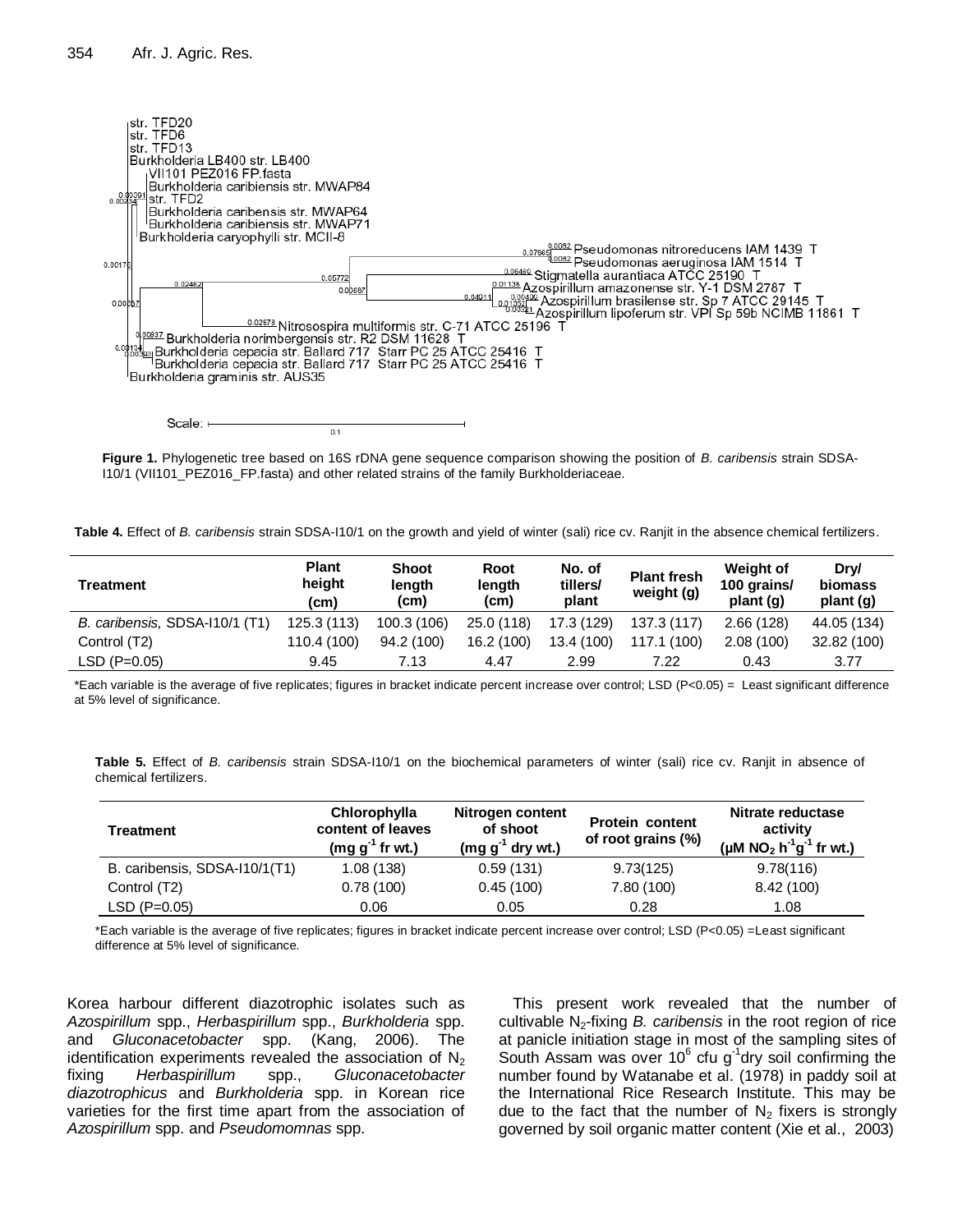and rice agro-ecosystem soils of South Assam are rich in organic matter. The population count of the isolate SDSA-I10/1 was highest followed by SDSA-I10/4 in the acidic rice field soils of South Assam. Watanabe and Barraquio (1979) revealed that nitrogen-fixing bacteria are present in greater numbers in the roots of wetland rice. All the isolates are more or less acid tolerant and therefore they are prevalent in the acidic rice agroecosystems of South Assam. All the six isolates formed the typical orange yellow sub surface pellicles on semisolid selective modified PCAT medium which showed the micro aerobic nature of the organism (Cavalcante and Dobereiner, 1988). Rennic and Vose (1983) used single nitrogen free medium for isolating nitrogen-fixing bacteria and showed that at the higher dilutions 75% of the isolates exhibited acetylene reduction. The results confirmed that the isolates were of *Burkholderia* spp. The studied isolates used galactose, inocitol, dextrose, arabinose, mannitol, and sucrose like that of recently reported *Burkholderia phytofirmans* (Sessitsch et al., 2005).

Recently studies have been carried out in different parts of the world to investigate the role of diazotrophic inoculation in crop growth and yield to develop alternative sources of chemical fertilizers. Nitrogenase activity of maize rhizospheric bacteria was detected in 19 isolates ranging from 21.8 to 3624 nM  $C_2H_2$  h<sup>-1</sup> ml<sup>-1</sup> culture (Naureen et al., 2005). In this present study, the nitrogenase activity range (302.1 to 402.3 nM  $C_2H_4$  h<sup>-1</sup> ml<sup>-</sup> 1 culture) of the isolates fell within that of rhizospheric bacteria as detected by Naureen et al. (2005). Reis et al. (2004) reported variation in nitrogen fixing efficiency in different strains under different conditions. In this present study, six isolates of *Burkholderia* sp*.* from rhizosphere of rice were designated as SDSA-I10/1, SDSA -I10/2, SDSA-I10/3, SDSA-I10/4, SDSA-I10/5, and SDSA-I10/6 respectively. The isolates showed appreciable amount of nitrogenase activity and the strain SDSA-I10/1 showed highest ARA and hence the strain was selected for 16S rDNA sequencing and plant inoculation test. Bacteria were enumerated by cfu count and the isolates were identified based on morphological, physiological, and biochemical characteristics. This work has led to the identification of a novel strain of culturable  $N_2$ -fixing heterotrophic *B. caribensis* SDSA-I10/1 of the class βproteobacteria. The isolate SDSA-I10/1 has the highest 16S rDNA similarity to the members of the family Burkholderiaceae and are in the same clade of *B. caribensis* (99.3%). This present investigation has led to the molecular characterization of one indigenous diazotroph strain, *B. caribensis,* GU372342 from acidic lowland rice agro-ecosystem of South Assam, India which has shown higher  $N_2$ -fixing capacity and can be used as microbial fertilizer for rice.

One of the probable causes of poor rice production may be due to low (<50%) agronomic use efficiency of nitrogenous fertilizers in acidic rice field soils under high rainfall (>2000 mm) conditions (Ladha et al., 1998).

Therefore, most of the rice field soils of South Assam are deficient in N and the farmers are using excessive amount of chemical N fertilizers. Since the long term use of chemical nitrogenous fertilizers depletes the soil organic matter and poses a threat to the survival of indigenous soil micro-flora, biological nitrogen fixation (BNF) technology can play an important role in substituting the use of chemical N fertilizers in rice cultivation.

In this present study, gnotobiotic assays were conducted to test the inoculation effect of *B. caribensis* (GU372342) on biological and biochemical parameters of rice. Seedlings treated with the strain showed a considerable increase in plant height, shoot length, root length, number of tillers, fresh weight, grain weight, dry biomass, chlorophyll<sub>a</sub> content, N and protein content, and NR activity compared with the control. In a similar study conducted under gnotobiotic conditions, Baldani et al. (2000) reported that the inoculation of rice with *Herbaspirillum seropedicae* enhanced plant dry weight by 71.5%. These results could be explained by the fact that inoculated plants absorbed more nutrients which reflect on growth activity, nitrogenous compound assimilation, forming more growth substances (IAA), more cell division and enlargement, more forming of tissues and organs. However, any practical application of these results should be preceded by further evaluation under field conditions. Besides exploring the potential for BNF and other promising PGP functions carried out by free-living diazotroph strains, it is also important to ensure that the bacteria are well adapted to environmental conditions before they are utilized as inoculant strains. The isolated free-living and/or associative *B. caribensis* strain could be very useful in the formulation of new microbial inoculants and could be applied most profitably to enhance the growth and yield of rice in tropical rainfed acidic lowlands.

Bacteria such as *Pseudomonas* spp., *Burkholderia caryophylli*, *Achromobacter piechaudii* were shown to lower the endogenous ethylene level in planta by producing a degradative enzyme 1-aminocyclopropane- 1-carboxylic acid (ACC)-deaminase (Shaharoona et al., 2007). The effects of ACC-deaminase producing rhizobacteria on plants included increased root growth, and improved tolerance of salt and water stress (Shaharoona et al., 2007).

Elcoka et al. (2008) hypothesized that microbial inoculants will replace mineral fertilizer; rather many studies, for example Adesemoye et al. (2009), have shown that microbial inoculants are good and reliable supplements to fertilizer. This present experiment revealed that inoculation of winter rice with acid tolerant *B. caribensis* strain improved plant height, shoot length, root length, number of tillers, fresh weight, weight of grains, dry biomass, chlorophyll content, N-content, protein content and NR activity by almost 20 to 30% over control and this is in conformity with the findings of Deb Roy et al. (2009) who studied the inoculation effect of three native diazotroph strains of South Assam namely,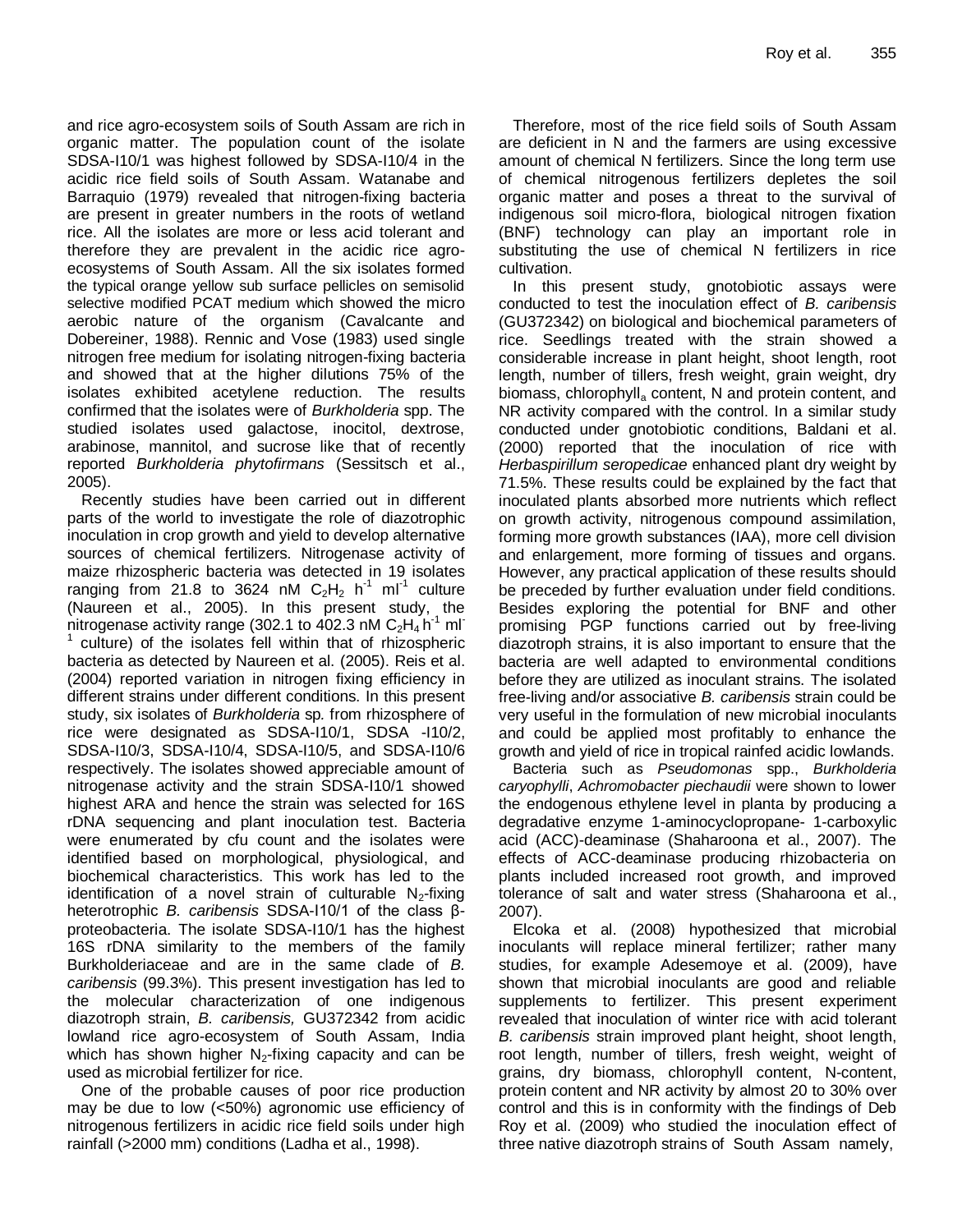*Azotobacter chroococcum*, *Azospirillum amazonense* and *Beijerinckia indica* on the growth and yield of summer (ahu) rice *cv.* IR-36 grown in acidic flooded lowland ecosystem. There were repeated beneficial effects on rice plants inoculated with a *Burkholderia vietnamiensis* strain on early and late components in low fertility sulfate acid soil of Vietnam (Tran Van et al., 2000). The nitrogen fixation by the inoculated strain per se seems not to be the sole cause of increased plant growth as indicated from the present data on percent N content of inoculated samples. It is presumed that the bacterium used for inoculation in this present study appears to act as that of plant growth promoting rhizobacteria (PGPR). It would have effected plant growth by the synthesis of phytohormones and vitamins, inhibition of plant ethylene synthesis and improved nutrient uptake as reported recently (Dobbelaere et al., 2003).

## **Conclusion**

The isolates of *Burkholderia* spp. are indigenous and best suited to the ecophysiological condition of lowland rice agro-ecosystems of South Assam which have showed higher  $N_2$  fixation rate and one of the isolates SDSA-I10/1 (GU372342) might be used as efficient microbial fertilizer strain for growing rice, the major staple food of the people in tropical rainfed acidic lowlands.

## **ACKNOWLEDGEMENTS**

Authors are thankful to Enzene Biosciences Pvt. Ltd., Bangalore and IIT, Guwahati for providing the facility of DNA sequencing and gas chromatography respectively.

#### **REFERENCES**

- Adesemoye AO, Torbert, HA, Kloepper JW (2009). Enhanced plant nutrient use efficiency with PGPR and AMF in an integrated nutrient management system. Can. J. Microbiol. 54:876–886.
- Arnon DI (1949). Copper enzymes in isolated chloroplasts: polyphenol oxidase in *Beta vulgaris*. Plant Physiol. 24:1-25.
- Ausubel FM, Brent R, Kingston RE, More DD, Seidman JG, Smith JA, Struhl K (1987). Current protocols in Molecular Biology. New York: Jon Wiley and Sons. pp. 12-19.
- Baldani VLD, Baldani JI, Dobereiner J (2000). Inoculation of rice plants with the endophytic diazotrophs *Herbaspirillum seropedicae* and *Burkholderia spp.* Biol. Fertil. Soils 30:485-491.
- Burbage DA, Sasser M (1982). A medium selective for *Pseudomonas cepacia*. Phytopathol. Abst. 72:706.
- Cavalcante VA, Dobereiner J (1988). A new acid-tolerant bacterium associated with sugarcane. Plant Soil 108:23–31.
- Cerney G (1993). Method for the distinction of gram negative and gram positive bacteria. Eur. J. Appl. Microbiol. 3:223-225.
- Collee JG, Miles RS (1989). Tests for identification of bacteria. In:Mackie and Maccartney (eds), Practical Medical Microbiology. Churchill Livingstone, London, pp. 141-160.
- Cottyn B, Regalado E, Lanoot B, De Cleene M, Mew TW, Swings J (2001). Bacterial populations associated with rice seed in the tropical environment. Phytopathology 91:282-292.

Deb Roy B, Deb B, Sharma GD (2009). Diversity of soil diazotrophs in

acid stress rice agro-ecosystems of Barak Valley of Assam, India. J. Pure and Appl. Microbiol. 3(1):117-124.

- Dobbelaere S, Vanderleyden J, Okon Y (2003). Plant growth-promoting effects of diazotrophs in the rhizosphere. Crit. Rev. Plant Sci. 22:107- 149.
- Dob ereiner J, Reis VM, Paula MA, Olivares FL (1993). Endophytic diazotrophs in sugar cane, cereals and tuber plants. In: Palacios R, Mora J, Newton WE (eds), New horizons in nitrogen fixation. Current Plant Science and Biotechnology in Agriculture, Dordrecht: Kluwer 17:671-676.
- Elcoka E, Kantar F, Sahin F (2008). Influence of nitrogen fixing and phosphorus solubilizing bacteria on the nodulation, plant growth, and yield of chickpea. J. Plant Nutr. 31:157–171.
- Engelhard M, Hurek T, Reinhold-Hurek B (2000). Preferential occurrence of diazotrophic endophytes, *Azoarcus* in wild rice species and land races of *Oryza sativa* in comparison with modern races. Environ. Microbiol. 2:13–141.
- Estrada-de-los Santos P, Bustillos-Cristales MR, Caballero-Mellado J (2001). *Burkholderia*, a genus rich in plant associated nitrogen fixers with wide environmental and geographic distribution. Appl. Environ. Microbiol. 67:2790–2798.
- Fallik E, Okon Y, Fisher M (1988). Growth response of maize roots to *Azospirillum* inoculation: effect of soil organic matter content, number of rhizosphere bacteria and timing of inoculation. Soil Biol. Biochem. 20:45.
- Felsenstein J (1978). Cases in which parsimony or compatibility methods will be positively misleading. Syst. Zool. 27:401-410.
- Gillis M, Tran Van V, Bardin R, Goor M, Hebbar P, Williems A, Segers P, Kersters K (1995). Polyphasic taxonomy in the genus *Burkholderia* leading to an emended description of the genus and proposition of *Burkholderia vietnamiensis* sp. nov. for N<sub>2</sub>-fixing isolates from rice in Vietnam. Int. J. Syst. Bacteriol. 45:274–289.
- Guimaraes SL, Silva RA, Baldani JI, Baldani VLD, Dobereiner J (2000). Effects of the inoculation of endophytic diazotrophic bacteria on grain yield of two rice varieties (guarani and CNA 8305) grown under field conditions. In: Pedrosa FO, Hungria M, Yates G, Newton WE (eds) Nitrogen fixation: from molecules to crop productivity. Current Plant Sciences and Biotechnology in Agriculture, 38, Dordrecht: Kluwer. p. 431.
- Gyaneshwar P, James EK, Mathan N, Reddy PM, Reinhold-Hurek B, Ladha JK (2001). Endophytic colonization of rice by a diazotrophic strain of *Serratia marcescens*. J. Bacteriol. 183:2634–2645.
- Hardy RWF, Burns RC, Holsten RD (1973). Application of the  $C_2H_4$ assay for measurement of nitrogen fixation. Soil Biol. Biochem. 24:47-81.
- Hensyl WR (1994). Bergey's Manual of Determinative Bacteriology. 9<sup>th</sup> Edn. Baltimore, Williams and Wilkins.
- Hewitt EJ, Nicholas JD (1964). Enzymes if inorganic nitrogen metabolism. In: Paech K, Tracy MV (eds), Modern Methods of Plant Analysis VII. Springer Verlag, Berlin. pp. 67-172.
- Hiraishi A (1992). Direct automated sequencing of 16S rDNA amplified by polymerase chain reaction from bacterial cultures without DNA purification. Lett. Appl. Microbiol.15:210–213.
- Jackson ML (1973). Soil Chemical Analysis, Prentice Hall (India) Pvt. Ltd, New Delhi. pp. 239-241.
- Jukes TH, Cantor CR (1969). Evolution of protein molecules. In: Munro HN (eds), Mammalian Protein Metabolism. New York: Academic press. pp. 21–132.
- Kang UG (2006). Enumeration, isolation and identification of diazotrophic bacterial species from paddy rice in Korea. Paper presented in 18<sup>th</sup> World Congress of soil Science. pp. 140-146.
- Kirchhof G, Reis VM, Baldani JI, Eckert B, Dobereiner J, Hartmann A (1997). Occurrence, physiological and molecular analysis of endophytic diazotrophic bacteria in graminaceous energy plants. Plant. Soil. 194:45-50.
- Ladha JK, Kirk GJD, Bennett J, Peng S, Reddy PM, Singh O (1998). Opportunities for increased nitrogen-use efficiency from improved lowland rice germplasm. Field Crops Res. 56:41–71.
- Lowry OH, Rosenbrough NJ, Farr AL, Randall RJ (1951). Protein measurement with follin phenol reagent. J. Biol. Chem. 193: 265-275.
- Maidak BL, Olsen GJ, Larsen N, Overbeek R, McCaughey MI, Woese CR (1996). The ribosomal database project (RDP). Nucleic Acids